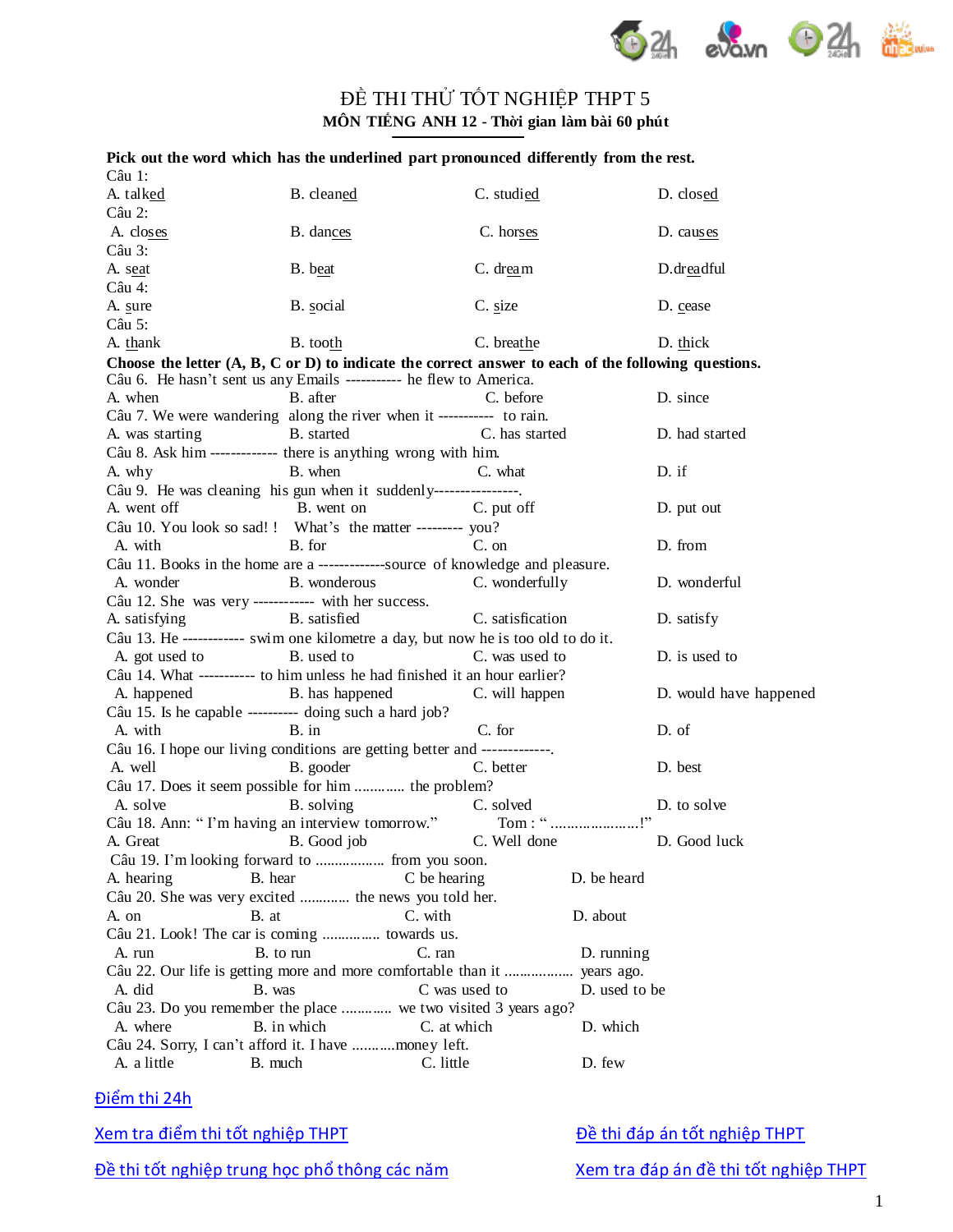

|            | A. will have carried out B. will carry out C. are carrying out D. have carried out |               |                                   |  |  |  |  |  |  |  |
|------------|------------------------------------------------------------------------------------|---------------|-----------------------------------|--|--|--|--|--|--|--|
|            | Câu 26.  the fact that we are short of money, the project will go ahead.           |               |                                   |  |  |  |  |  |  |  |
|            | A. In spite B. Although                                                            | C. Despite of | D. Despite Câu 27. What makes you |  |  |  |  |  |  |  |
|            | to become a famous violinist?                                                      |               |                                   |  |  |  |  |  |  |  |
| A. to want | B. wanted                                                                          | C. want       | D. will want                      |  |  |  |  |  |  |  |
|            |                                                                                    |               |                                   |  |  |  |  |  |  |  |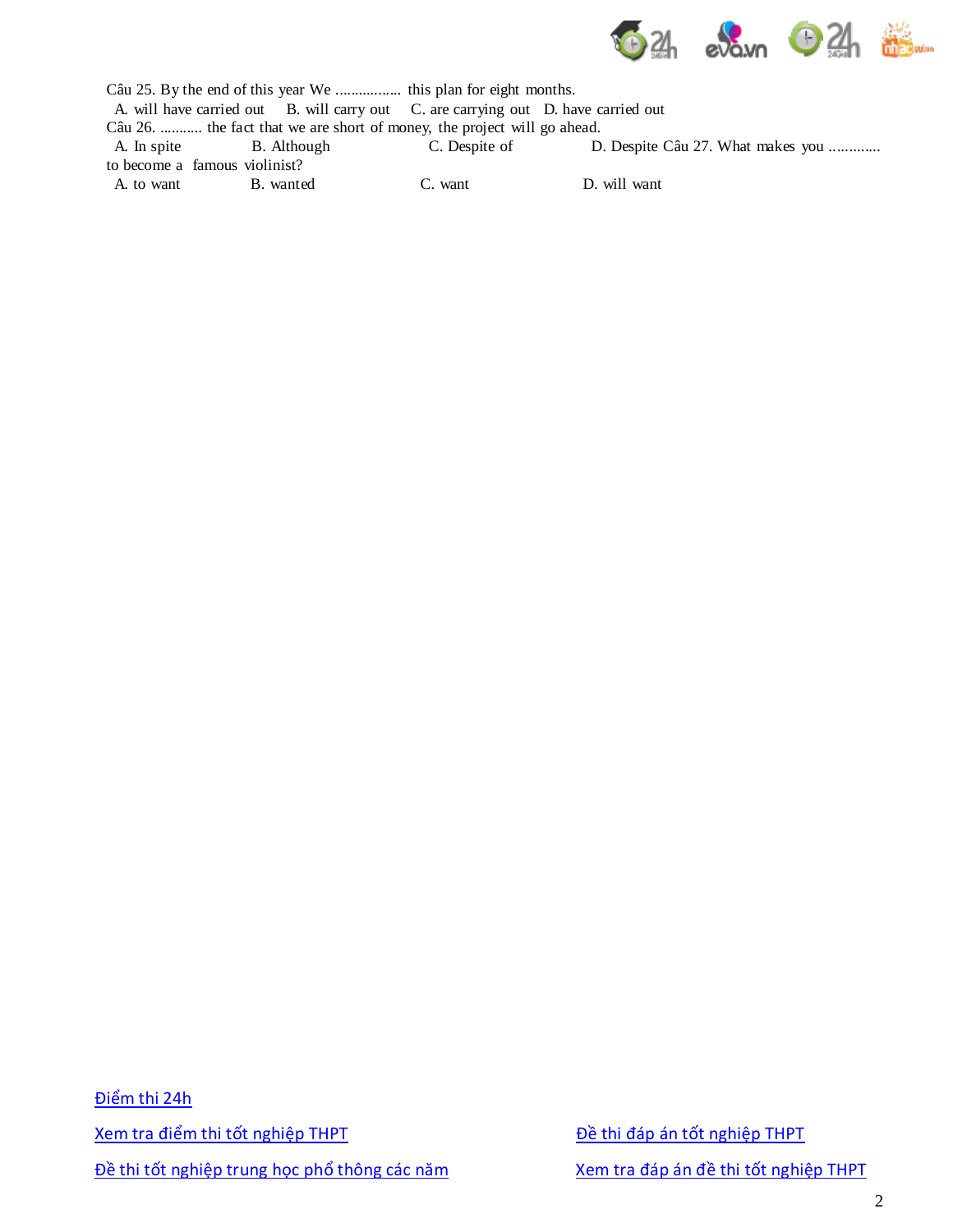

|                       | Câu 28. I don't think you are telling  lie.   |         |          |  |  |
|-----------------------|-----------------------------------------------|---------|----------|--|--|
| A. a<br>$B.\emptyset$ |                                               | C. an   | D. the   |  |  |
|                       | Câu 29. He  me whether I agreed with him.     |         |          |  |  |
| A. wondered           | B. told                                       | C. said | D. asked |  |  |
|                       | Câu 30. The climate is getting less and  hot. |         |          |  |  |
| A. much               | B. so                                         | C, more | D. less. |  |  |

## **Choose the best option to fill in every blank in the following passage**

Work Preparation will help you (31)……. . you have a health condition or a disability and you are returning to work after a long time **(**32**)**…......... sick or unemployed. Work Preparation is **(**33**)**…......... to suit you. The programme may last a few days or weeks depending on (34)….......... you need. It can help you overcome any barriers (35)…......... you from finding employment. It can also provide work experience and help you identify work that is most suitable for you. If you are returning to work and would like to increase your confidence, or would like to update your skills or learn new skills, then this programme is for you.

|                | Câu 31. A. when     | B. if       | C. becausse  | D. so that   |
|----------------|---------------------|-------------|--------------|--------------|
| Câu 32. A. of  |                     | B. off      | $C.$ on      | D. for       |
|                | Câu 33. A. tailor   | B. tailored | C. tailoring | D. to tailor |
| Câu 34. A. who |                     | B. where    | C. whom      | D. what      |
|                | Câu 35. A. stopping | B. stop     | C. to stop   | D. stopped   |

## **Read the passage and make the best choice:**

From our start in 1961, WWF has worked to protect endangered species. We're ensuring that the world our children inherit will be home to elephants, tigers, giant pandas, whales and other wildlife species, as well as people. WWF safeguards hundreds of species around the world, but we focus special attention on our flagship species: giant pandas, tigers, polar bears, endangered whales and dolphins, rhinos, elephants, marine turtles and great apes. These species not only need special measures and extra protection in order to survive, they also serve as umbrella species: helping them helps numerous other species that live in the same habitats.

WWF and its partners have a number of projects around the world to reduce Human-Wildlife Conflict and improve the livelihoods of the people affected.

In addition to our flagship animals, we work to protect numerous species in peril around the world that live within our priority ecoregions. Large predators like snow leopards and grizzly bears, migratory species like whooping cranes and songbirds, and a host of other species facing threats also benefit from WWF's conservation efforts. Our wildlife trade experts at TRAFFIC work to ensure that trade in wildlife products doesn't harm a species, while also fighting against illegal and unsustainable trade.

| contact your nearest regional centre.                                           |                                                                                   |                                        |          |  |  |  |  |  |
|---------------------------------------------------------------------------------|-----------------------------------------------------------------------------------|----------------------------------------|----------|--|--|--|--|--|
|                                                                                 |                                                                                   |                                        |          |  |  |  |  |  |
| A. society                                                                      |                                                                                   | B. organization C. group               | D. union |  |  |  |  |  |
|                                                                                 |                                                                                   |                                        |          |  |  |  |  |  |
| A, all animals everywhere                                                       |                                                                                   | B. giant pandas and endangered species |          |  |  |  |  |  |
| C. wildlife in general                                                          |                                                                                   | D. flagship species                    |          |  |  |  |  |  |
|                                                                                 | Câu 38. WWF and its parteners also carry out some projects to                     |                                        |          |  |  |  |  |  |
|                                                                                 | A. cut down human- wildlife conflicts and improve livelihoods of people affected. |                                        |          |  |  |  |  |  |
|                                                                                 | B. increase human- wildlife conflicts and improve livelihoods of people affected. |                                        |          |  |  |  |  |  |
|                                                                                 | C. help human-wildlife conflicts and improve livelihoods of people affected.      |                                        |          |  |  |  |  |  |
| D.                                                                              | react human-wildlife conflicts and improve livelihoods of people affected.        |                                        |          |  |  |  |  |  |
| Câu 39. WWF protects not only flagship animals but also                         |                                                                                   |                                        |          |  |  |  |  |  |
| A. all other species in peril                                                   |                                                                                   | B. endandered species                  |          |  |  |  |  |  |
| C. wildlife                                                                     |                                                                                   | D. some other species                  |          |  |  |  |  |  |
|                                                                                 |                                                                                   |                                        |          |  |  |  |  |  |
|                                                                                 | A not to do any harm to a species. B. to do harm to a species.                    |                                        |          |  |  |  |  |  |
| C. to do illegal and sustainable trade. D. to do legal and unsustainable trade. |                                                                                   |                                        |          |  |  |  |  |  |
| Choose the best option to comple the following sentences                        |                                                                                   |                                        |          |  |  |  |  |  |
|                                                                                 |                                                                                   |                                        |          |  |  |  |  |  |
| A. what to make a cake                                                          |                                                                                   | B, how to make a cake                  |          |  |  |  |  |  |
| Điểm thi 24h                                                                    |                                                                                   |                                        |          |  |  |  |  |  |

Xem tra điểm thi tốt nghiệp THPT **Diệu thuộc thiếp that th**i đáp án tốt nghiệp THPT

Đề thi tốt nghiệp trung học phổ thông các năm Xem tra đáp án đề thi tốt nghiệp THPT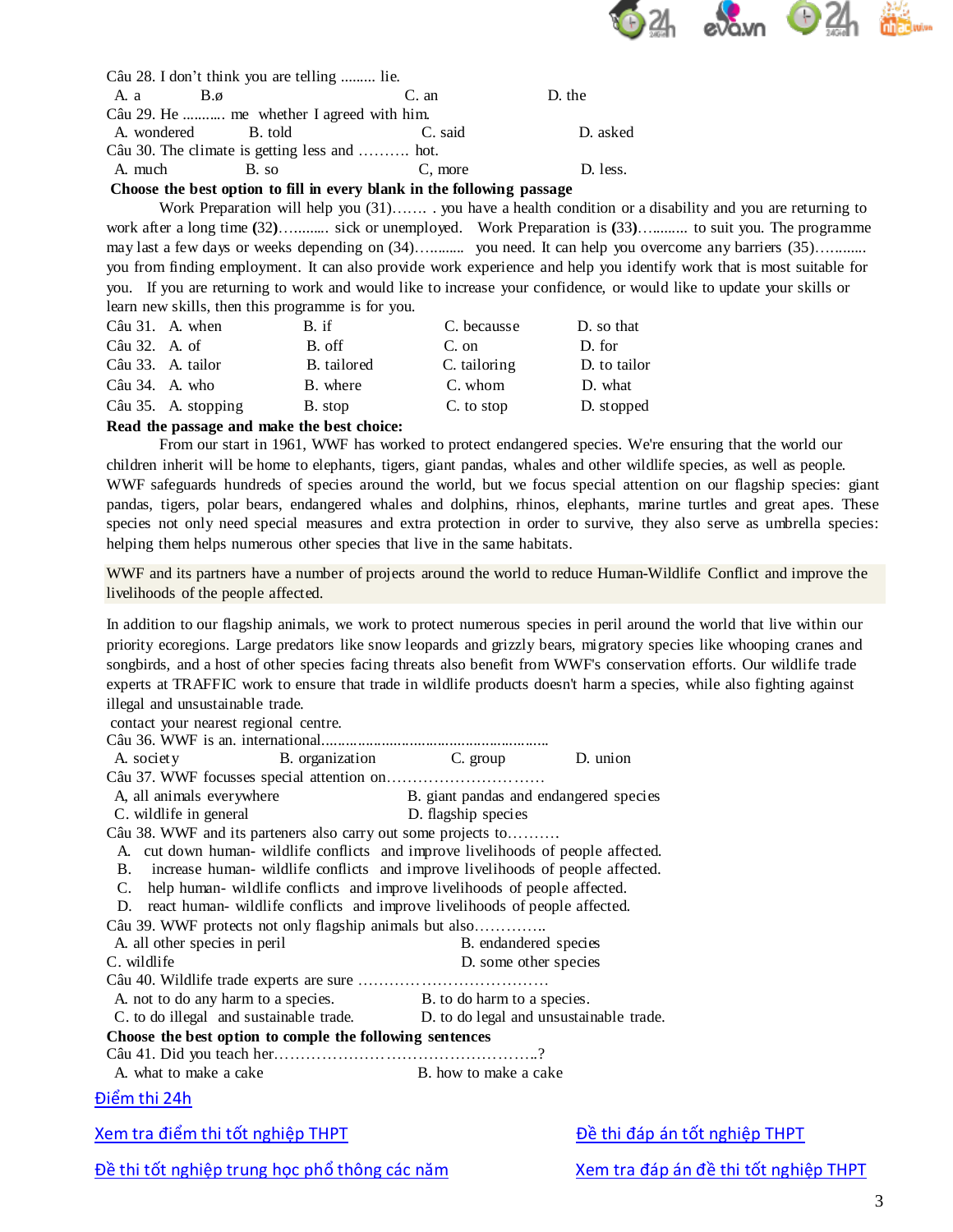

C. why to make a cake D. who to make a cake

Câu 42. Is she the lady……………………………………………………..?. A. which you borrow this bike.from B. from who you borrow this bike C. from whom you borrow this book D. from that you borrow this bike

Điểm thi 24h Xem tra điểm thi tốt nghiệp THPT <br>
Bề thi đáp án tốt nghiệp THPT Đề thi tốt nghiệp trung học phổ thông các năm Xem tra đáp án đề thi tốt nghiệp THPT